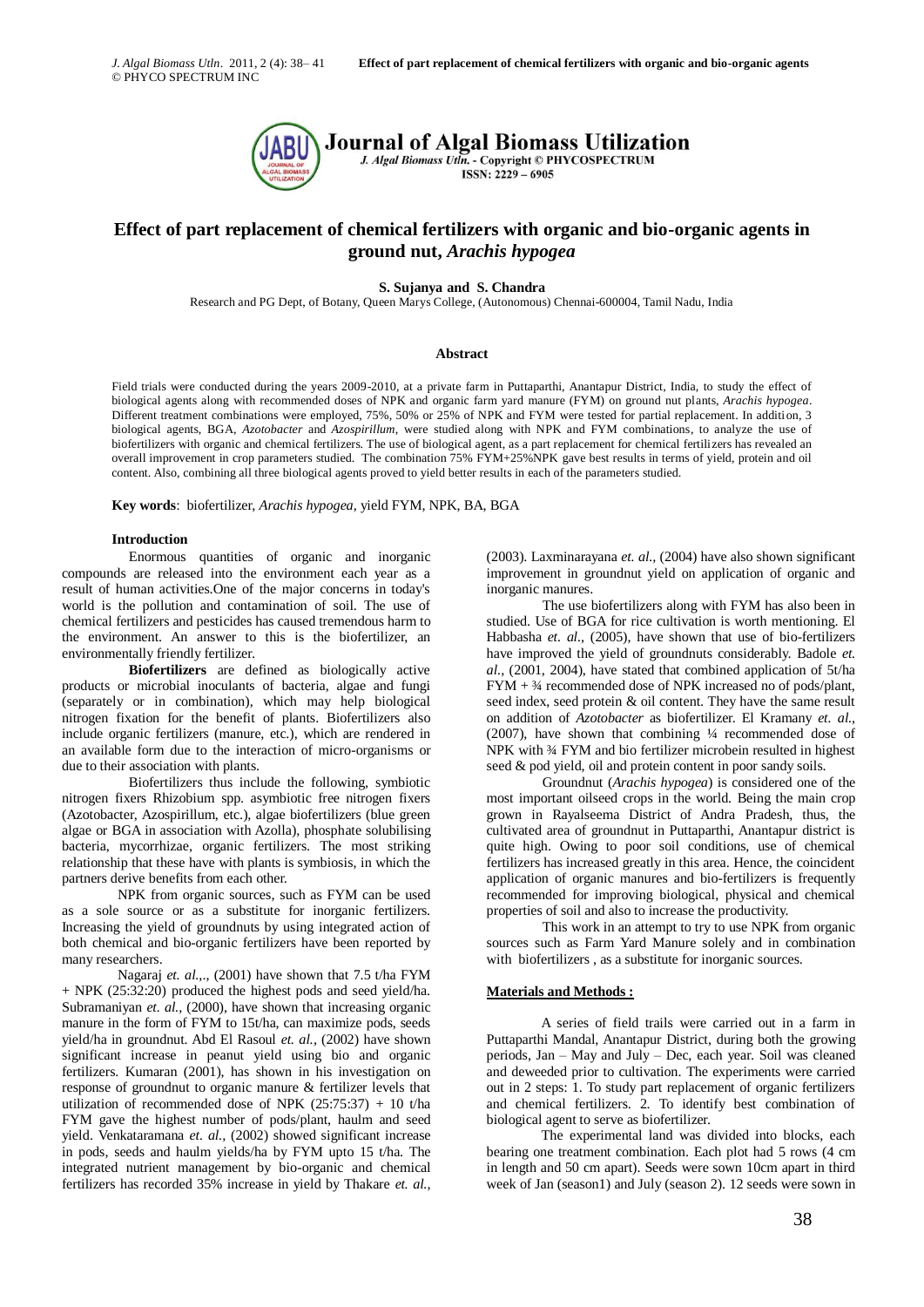*J. Algal Biomass Utln*. 2011, 2 (4): 38– 41 **Effect of part replacement of chemical fertilizers with organic and bio-organic agents** © PHYCO SPECTRUM INC

each row in the plots, thereby maintaining 60 plants for each treatment. In the first expirement, Farm Yard Manure (FYM) & NPK were used in recommended dose. FYM and NPK were maintained in ratio of 1:3, 1:1 and 3:1 respectively. In the second experiment, each of this combination was treated with biological

agents - BGA, *Azotobacter* and *Azospirillum,* individually and in combination with each other. The biological agents were added to the experimental plot, 10 days before sowing. Recommended dosage of NPK alone was used as control.

| Treatment No   | Treatment                                          |  |  |  |  |
|----------------|----------------------------------------------------|--|--|--|--|
| CONTROL        | ONLY NPK                                           |  |  |  |  |
| T1             | 25% FYM + 75% NPK                                  |  |  |  |  |
| T <sub>2</sub> | 50% FYM + 50% NPK                                  |  |  |  |  |
| T3             | 75% FYM + 25% NPK                                  |  |  |  |  |
| T <sub>4</sub> | 75% FYM + 25% NPK + Azotobacter                    |  |  |  |  |
| T5             | 75% FYM + 25% NPK + BGA                            |  |  |  |  |
| T6             | $75\%$ FYM + 25% NPK + Azospirillum                |  |  |  |  |
| T7             | 75% FYM + 25% NPK + Azospirillum + Azotobacter     |  |  |  |  |
| T8             | $75\%$ FYM + 25% NPK + BGA+ Azotobacter            |  |  |  |  |
| T9             | $75\%$ FYM + 25% NPK + BGA+ Azospirillum           |  |  |  |  |
| T10            | 75% FYM + 25% NPK + BGA+ Azotobacter+ Azospirillum |  |  |  |  |

#### **Table 1 . Different treatment parameters studied**

Commercial samples of all biological agents were obtained from Agricultural Bacteriologist, College of Agriculture, Pune. Gypsum was added to the crops at the end of 60 days and 75 days. The different parameters mentioned below were assessed at harvest, 120 days after plantation. 1. Pod yield– no of pods/plant ; 2. Seed yield - no of seeds/pod ; 3. quality of produce – no of good seeds/pod ; 4. weight of pods/plant  $(g/\text{plant})$ ; 5. seed index – 100 seed weight (g); 6. protein and oil content of seeds – seed weight X oil% or protein in seed. Oil and protein% in seeds were calculated as described by Chapmann *et. al.,*.(1978). All the data was statistically analysed. The least significant difference was used to compare means.

## **Results and Discussion :**

*1. Yield -* As per the data given in Table 1, significant difference was observed in both the yield parameters studied. While 1:3 FYM : NPK showed a decrease in productivity of both pods/plant and seeds/plant, the treatment with 50% of both FYM and NPK showed a marginal increase in each of the parameter. However, the treatment 3:1 FYM:NPK has proved to be the best among the

different concentrations of FYM & NPK, with an yield of around 24 pods/plant as against 19 in the control & 1.6 seeds/plant over 1.2 in the control and 39 seeds overall over 23.4 in control. (Fig1.)

In addition, all the combinations gave better results when seeds treated with the 3 biological agents. The general trend observed for all the 3 biological agents used was that, rather than individually, they enhanced the yield in combination with each other. While, combining Azotobacter and Azospirrilum gave better results than the other combinations among the 3, of the range, 27.4, 2.0, 54.8 respectively, for pods/plant, seeds/pod & seeds/plant, the best results were obtained when all the 3 agents were combined, of the order, **30.5**, **2.4** and **71.6 r**epsectively, as against 19.5, 1.2 , 23.4 respectively in the control. (Fig.1)

*2. Weight of seed*s – The weight of seeds was slightly less than double in the combination 3:1 FYM:NPK. However the addition of different biological agents has shown to have a positive effect on this aspect. While BGA alone could not augment the weight, *Azospirillum* and *Azotobacter* have done a good job, both individually as well as in combination. However, a mixture of all the 3 of them has boosted the value to108.7g/plant for pods and 46.2 g/plant for the seeds, in comparison with the control.

|                  | <b>YIELD</b> |             | <b>WEIGHT</b> |       | <b>NUTRITIVE</b><br><b>VALUE</b> |                |
|------------------|--------------|-------------|---------------|-------|----------------------------------|----------------|
| <b>TREATMENT</b> | pods/plant   | seeds/plant | pods          | seeds | protein<br>content               | oil<br>content |
| <b>CONTROL</b>   | 19.5         | 23.4        | 44.0          | 27.5  | 22.1                             | 51.12          |
| T1               | 17.1         | 19.6        | 41.6          | 32.5  | 22.3                             | 51.48          |
| T <sub>2</sub>   | 18.3         | 24.4        | 49.4          | 32.9  | 21.7                             | 51.5           |
| <b>T3</b>        | 24.4         | 39.0        | 72.1          | 45.1  | 25.3                             | 55             |
| T <sub>4</sub>   | 20.0         | 21.0        | 37.1          | 28.3  | 22.7                             | 52.08          |
| T <sub>5</sub>   | 22.4         | 30.3        | 48.8          | 36.2  | 23.4                             | 53.28          |
| T <sub>6</sub>   | 21.3         | 30.7        | 53.0          | 34.7  | 23.2                             | 53.48          |
| T7               | 21.8         | 32.8        | 54.5          | 32.7  | 23.0                             | 52.1           |
| T <sub>8</sub>   | 24.0         | 39.5        | 60.9          | 37.0  | 24.2                             | 52.64          |
| T <sub>9</sub>   | 27.4         | 54.8        | 90.5          | 45.2  | 25.8                             | 56.46          |
| <b>T10</b>       | 30.5         | 71.6        | 108.7         | 46.2  | 26.3                             | 57.2           |

**Table 2 . Effect of different tratment parameters on Yield, Weight, Protein and Oil content of** *Arachis hypogea*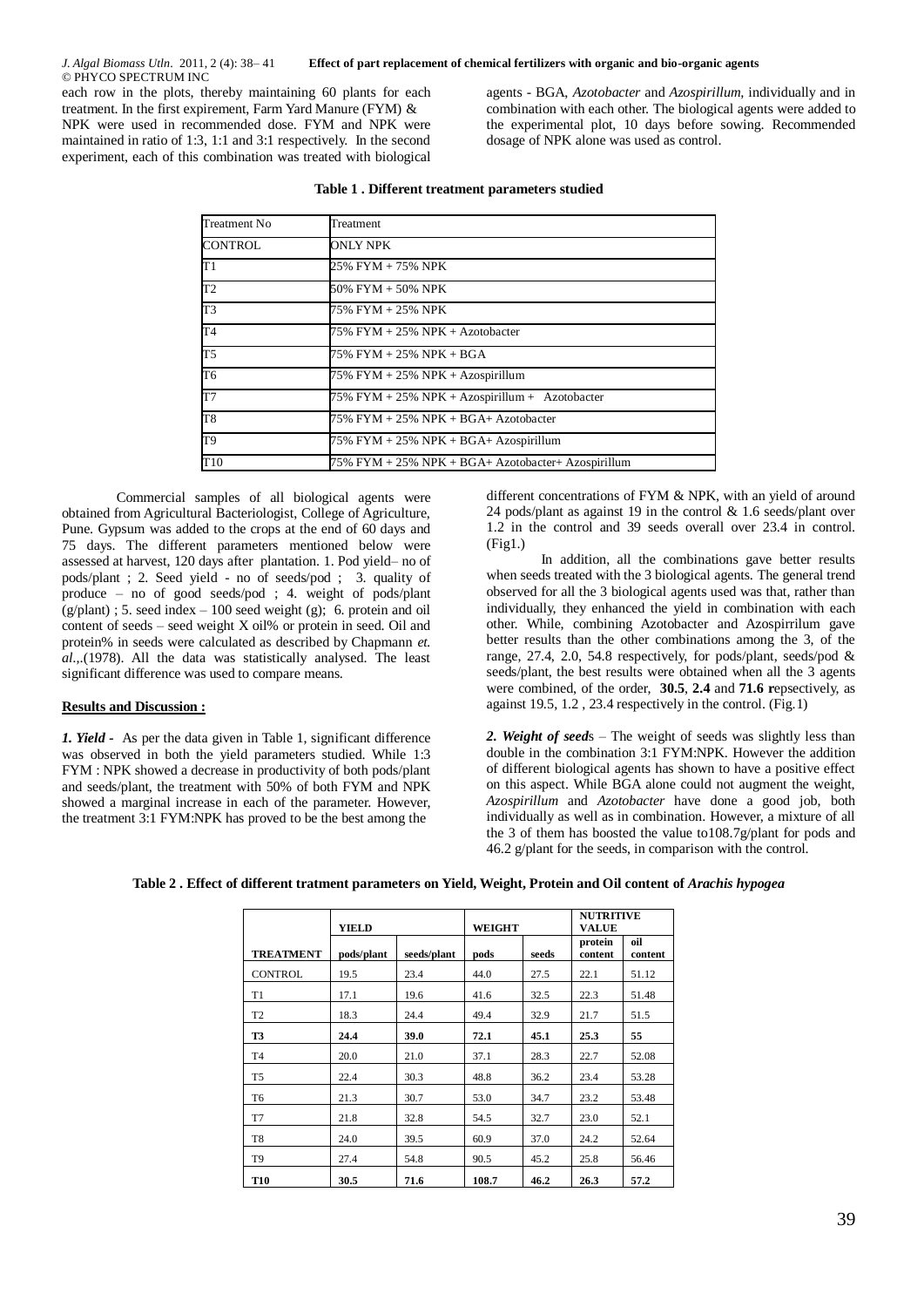

**Fig 1. Effect of treatment combinations on seeds and pods yield in** *Arachis hypogea*





*3. Nutritive value : oil content & protein –* As per data given in Table 1, the nutritive value is showing a progressive improvement with inceasing FYM, coupled with decreasing NPK(Fig.3). As in the case of yield, the combination 3:1 FYM:NPK has given the highest protein content of 25.3 and oil content of 55% as against the control.

With reference to the use of biological agents, each of them has a positive impact on both seed protein as well as oil content. Among the 3 used individually, *Azospirillum* has resulted in the highest yield of both the parameters, of 23.2 and 53.48%.

While used in combination with each other, BGA + *Azospirillum* proves better than BGA + *Azotobacter*.(Fig3.). Combination of *Azotobacter* & *Azospirillum*, have recorded an overall increase of 5.3% increase in oil content and 3.7 % increase in protein content in comparison to the control. However, the combination of all three has yielded the best results, an increase of 6.08% & 4.2 % on oil and protein content respectively as against the control. This suggests the use of combination of biological agents as biofertilizers to augment the commercial value of the crop.